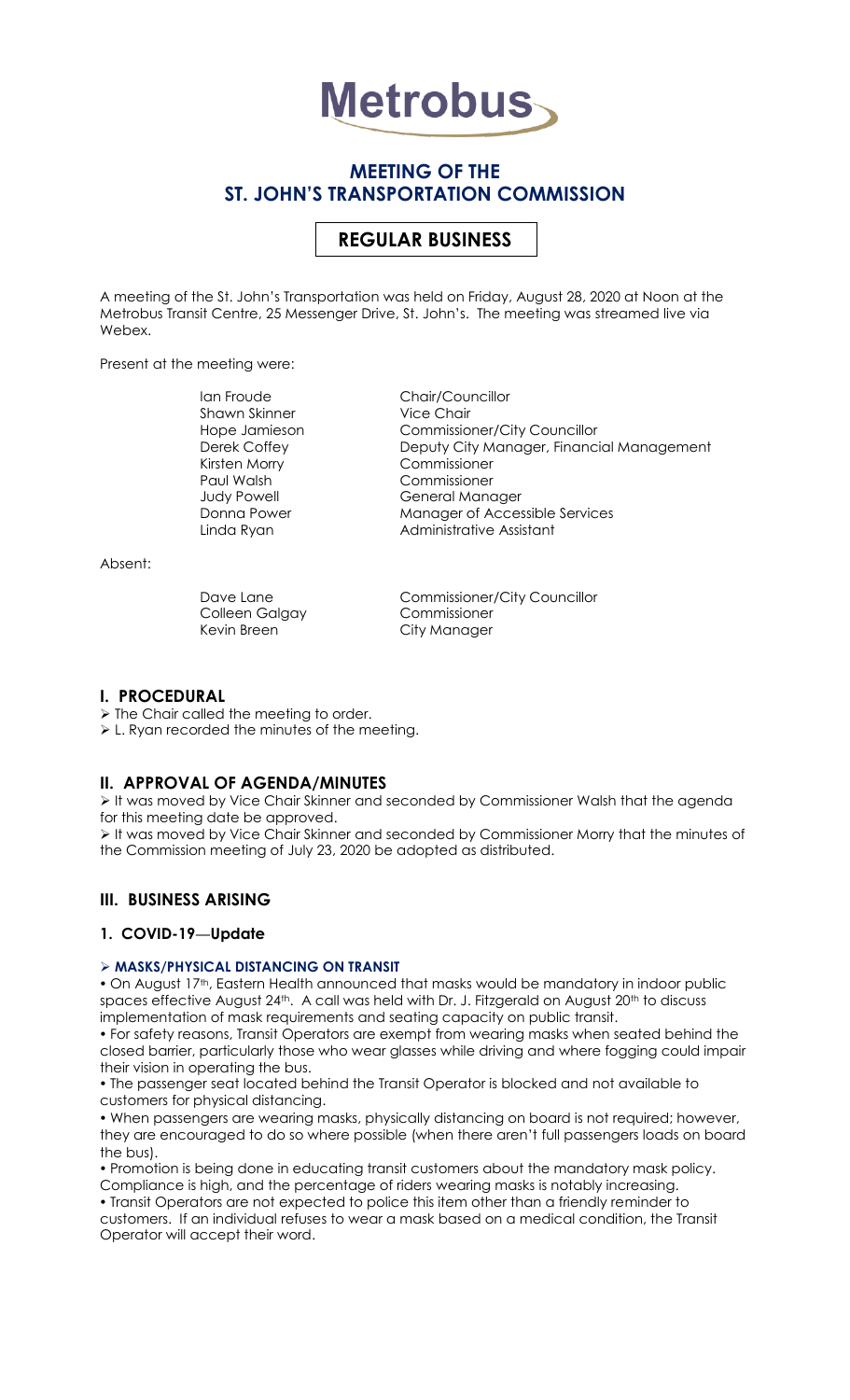

## **1. COVID-19—Update** (Continued)

#### **RIDERSHIP/MAXIMUM PASSENGER LOADS**

• Also effective August 24<sup>th</sup>, the seating restriction on board transit has been increased from a maximum of 19 passengers to full seating capacity (35-40 passengers depending on the model of the bus and considering the seat located behind the Transit Operator is blocked to maintain the required physical distance from the driver).

Standing passenger loads are not permitted under the new guidelines.

 The recently announced increase in the passenger limit is timely in that the previous 19 passenger limit was beginning to cause some problematic issues on specific routes, particularly during mid-afternoon. In the week leading up to the change, ridership increased and approximately 22 persons per day were being left at transit stops.

• Metrobus ridership is currently at 55-58 % of pre-COVID-19 levels. With the re-opening of schools, some post-secondary institutions and offices in September, it is anticipated that ridership will increase to 60-65% of normal levels. Return to a full fall schedule in September is expected to accommodate any further potential increase in ridership on core routes (with 15 minute service in peak periods). Ridership levels continue to be closely monitored.

GoBus ridership is currently approaching 50% of pre-COVID-19 ridership levels.

#### **2. GoBus Eligibility Assessments**

 As per recommendations contained in the Dillon report, all existing GoBus customers and new applicants are required to participate in the eligibility assessment process.

 $\triangleright$  Since eligibility assessments began last fall, a number of interruptions (Snowmageddon, COVID-19 Pandemic, etc.) have hampered the process. Horizon resumed assessments, however, on June 8<sup>th</sup> and has implemented all appropriate COVID-19 precautions, as per provincial public health directives. Horizon staff are working to reschedule all missed appointments and efforts are being made to assess any new applicants as quickly as possible. At the request of the Commission at its July meeting, Donna Power, Manager of Accessible Services provided an update on GoBus Eligibility Assessments and answered members' questions pertaining to the backlog.

It was particularly noted that there has been a significant increase in the number of assessments completed in July,

 Feedback from GoBus users has been varied. Some are unsure of the reasons for the assessments; however, most individuals are agreeable to the process and understand the reasons for it. GoBus users report that Horizon assessors are friendly and accommodating. The Manager of Accessible Services has met with Horizon staff to discuss opportunities to explore further circumstances under which people can use regular transit in hopes of creating more conditional eligibility. Some individuals may be granted GoBus use on a temporary basis due to a specific injury, for example, rather than full eligibility. Enforcing appropriate conditions may not always be possible, but all options are being explored.

 $\triangleright$  The Manager of Accessible Services will engage in further discussions with Horizon on the need to achieve a greater volume of assessments and identify any issues that need to be addressed to improve the process further going forward. Commission members were encouraged to see the progress made in July and look forward to the outcome of the conversations with Horizon in achieving the necessary volumes.

 The Manager of Accessible Transit regularly reports on this item in her monthly statistical report. July statistics are noted below:

| <b>GOBUS ELIGIBILITY ASSESSMENTS</b><br><b>JULY 2020</b> |                         |                          |
|----------------------------------------------------------|-------------------------|--------------------------|
| (NOT FINALIZED)                                          | July                    | <b>Totals</b><br>to Date |
| Assessments completed                                    | 64                      | 148                      |
| New applicants                                           | 11                      | 55                       |
| <b>Existing customers</b>                                | 53                      | 93                       |
| Approved (unconditional)                                 | 46                      | 119                      |
| Denied                                                   | 5                       | 7                        |
| Conditional/Temporary<br>approval                        | 12                      | 21                       |
| Accounts closed                                          | 10                      | 27                       |
| <b>Missed Appointments</b>                               |                         |                          |
| (No-shows/late cancels)                                  | (No-shows/late cancels) |                          |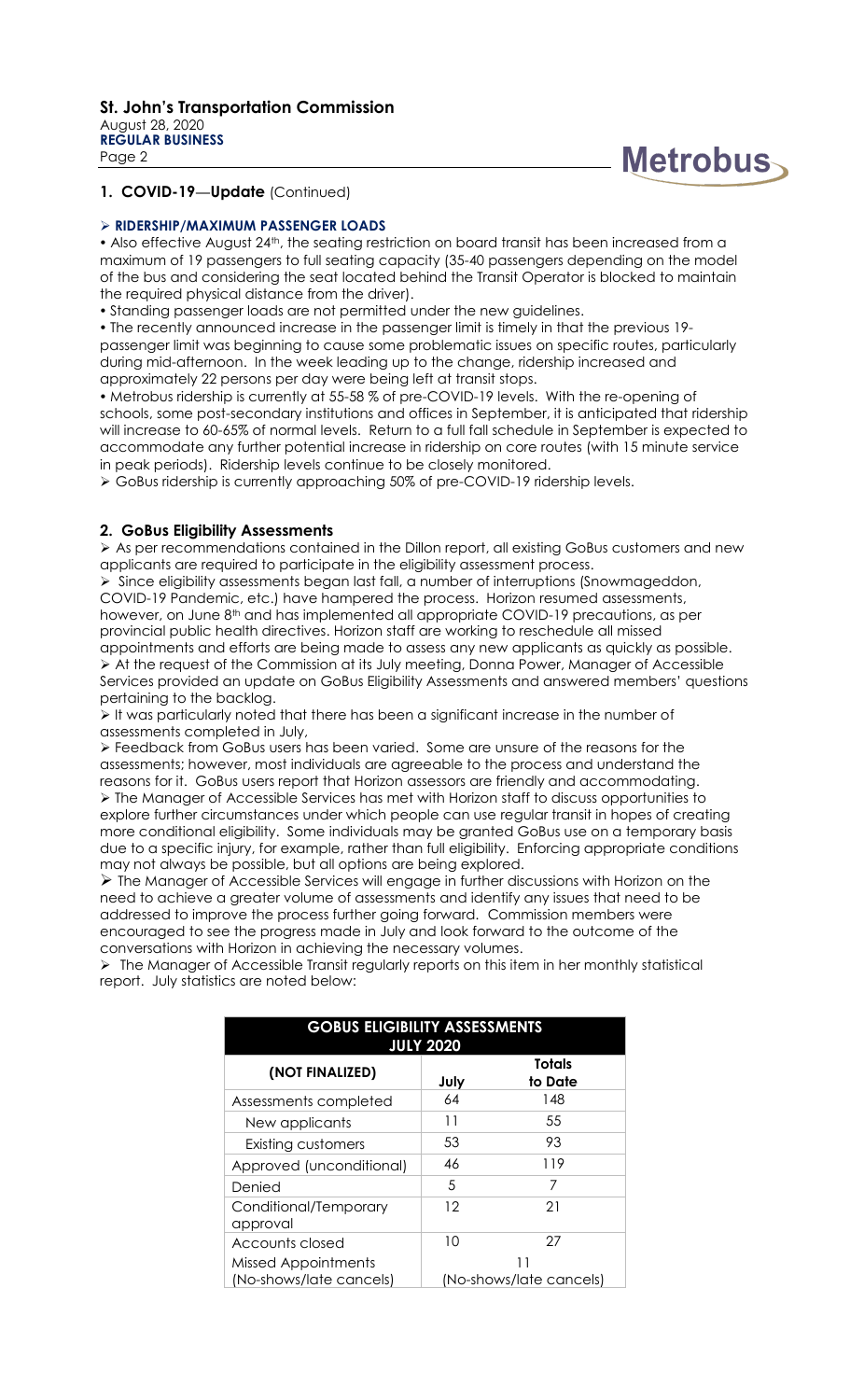

# **IV. NEW BUSINESS**

#### **1. Provincial Bus Pass Program for Income Support Recipients**

 Discussions have continued with the Department of Immigration, Skills and Labour and Metrobus to finalize implementation details for the innovative bus pass program.

 $\triangleright$  The new initiative, in partnership with the City and the Province, is to be effective October 1st.  $\triangleright$  The Province has committed to provide bus passes to approximately 10,000 income support clients in the St. John's metro region (St. John's, Mount Pearl and Paradise).

 Metrobus staff have prepared and loaded all cards for the program and these have been delivered to the Province who will distribute the cards via Canada Post with clear directions on their activation and use.

 The impact on ridership and peak travel times is unknown at this point, and with load restrictions in accordance with COVID-19 pandemic guidelines, experience will tell.  $\triangleright$  The Province is investing approximately \$1.2 million in 2020-21 and a further \$1.575 in fiscal year 2021-22. A revenue cheque will be issued to Metrobus from the Province on a quarterly basis. The pilot program will be evaluated following the two-year period and this evaluation will inform future delivery.

 $\triangleright$  It is hoped that the initiative will help lessen individual inequality and have positive impact for individuals and families in the region who currently receive income support through improved access to transit for employment, medical appointments, local businesses and shopping centres, as well as participation in all forms of community life.

#### **2. Strategic Directions**

 The Implementation Review Sub-Committee (Dillon Report) met on August 12th to discuss next steps in the strategic planning process and the organization's direction over the next five (5) years.

 The Chair shared a summary of conversations (previously contributed by Commission members plus Sub-Committee members and staff), applicable to the strategic direction of Metrobus and GoBus, as well as considering recommendations from the Dillon Report, for further discussion and potential ratification.

 $\triangleright$  The Chair noted that the intent of the modified format and content, as tabled below, is to draw attention to the core overarching priorities. The 'Supported By' and 'Inspired By' are foundational pieces; the 'Overarching Priorities' are those that the organization would be most held accountable to achieving.

#### **Metrobus/GoBus Five-Year Strategic Directions**

#### **Overarching Priorities**

- 1. **Riders and Ridership:** We must be innovative and proactive in finding and creating ridership growth on Metrobus while managing the growing demands on paratransit (GoBus) to ensure the service is reliable for years to come. We must also recognize that we are essential to the thousands of people that use the service weekly and that we operate a public service that ensures our city and communities function effectively.
- 2. **Increase Customer Focus:** The experience of the rider (existing and new) drives decisionmaking. We will work every day to provide an inclusive service that exceeds customer expectations.

#### **Supported By**

- 1. **Increase Operational Efficiency:** We will increase operational efficiency through a continuous improvement program; finding ways of doing things more efficiently and effectively. This is essential to maintaining current funding sources and attracting additional support.
- 2. **Improve Employee Satisfaction:** To become a team of inspired employees, we need to start at "home" and provide the support and resources needed to build employee satisfaction so that all employees want to contribute to the team's efforts and enjoy the team's successes.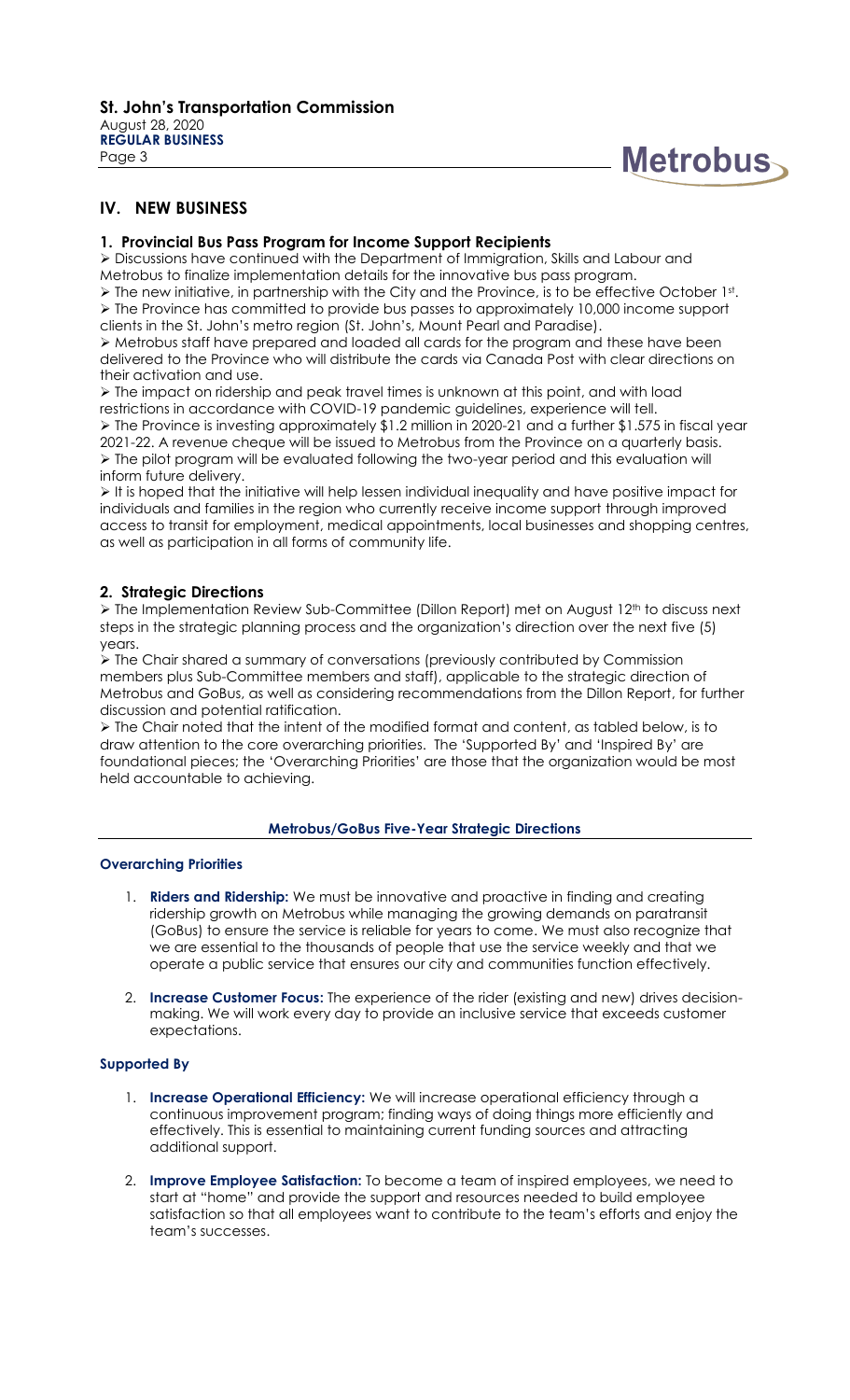

#### 2. Strategic Directions (Continued)

3. **Enhanced Partnerships:** We will focus on building productive relationships and developing tangible programs and projects with key partners, including the provincial government, other municipalities and post-secondary institutions.

#### **Inspired By**

- 1. **Create A Transit Supportive Culture:** We need to improve the image of public transit within our community and create a broader culture of transit-oriented mobility. This starts with a focus on youth, changing travel behaviour early with the goal of creating life-long customers. We must be perceived as an indispensable municipal service – as important as snowclearing and waste management.
- 2. **Environmental Protection and Sustainability:** Public transit has a significant role to play in supporting environmental sustainability. We must show internal leadership by reducing our own carbon footprint and promote the use of sustainable mobility as an alternative to travelling in a single occupant vehicle.

#### **Strategic Projects**

These are the immediate-term priority strategic projects that align with the organizational goals:

- 1. GoBus Sustainability: RFP and contract development; integration of Metrobus and GoBus operations and brand
- 2. Execution on Income Assistance Bus Pass Program
- 3. Comprehensive Capital Plan Development with a focus on renewal, shelters, electrification, and accessibility of Metrobus. This also includes determining how these improvements will be funded, including the federal and provincial funding programs and consideration of fares.
- 4. Execution on the FTN Network (focusing on the core/backbone network)
- 5. Enhancing communication and marketing to current and new customers: including onboard, online, and in the system
- 6. Pursue transit opportunities for individuals 12-18 years of age (junior/high school) and university/college students via u-pass.

Upon agreement on the direction, the following items will be further discussed:

- Capital list and debate the prioritization based on agreed to strategic directions
- Proposed Service Standard changes for discussion this fall (based on recommendations in the Dillon Report)
- 2021 Operational Plan once the Commission agrees to the direction/priorities
- CEO Performance Objectives for 2021

 Vice Chair Skinner noted that while he understands that regional transit is not of priority in the strategic planning document, he would like the Commission to remain open for any potential discussions with the Province and other municipalities should the opportunity arise. Other members were in agreement.

 D. Coffey stated that the City is more than willing to entertain the concept of regional transportation but the leadership has to come from other municipalities and not the Commission.

**ACTION:** It was moved by Commissioner Walsh, seconded by Commissioner Morry and unanimously carried that the document be adopted as presented.

#### **3. Virtual CUTA Conference**

 In this pandemic year, CUTA will be holding its first virtual conference from November 16-19. > Preliminary topics include:

- Funding and financing your transit system
- Health and safety on transit
- Zero emission vehicle (ZEV) technology
- Diversity and inclusion in transit
- Technology shaping the future of transit
- Planning our cities for the future

 Members were encouraged to watch the CUTA website for updates of finalized content and advise of their interest in participating.